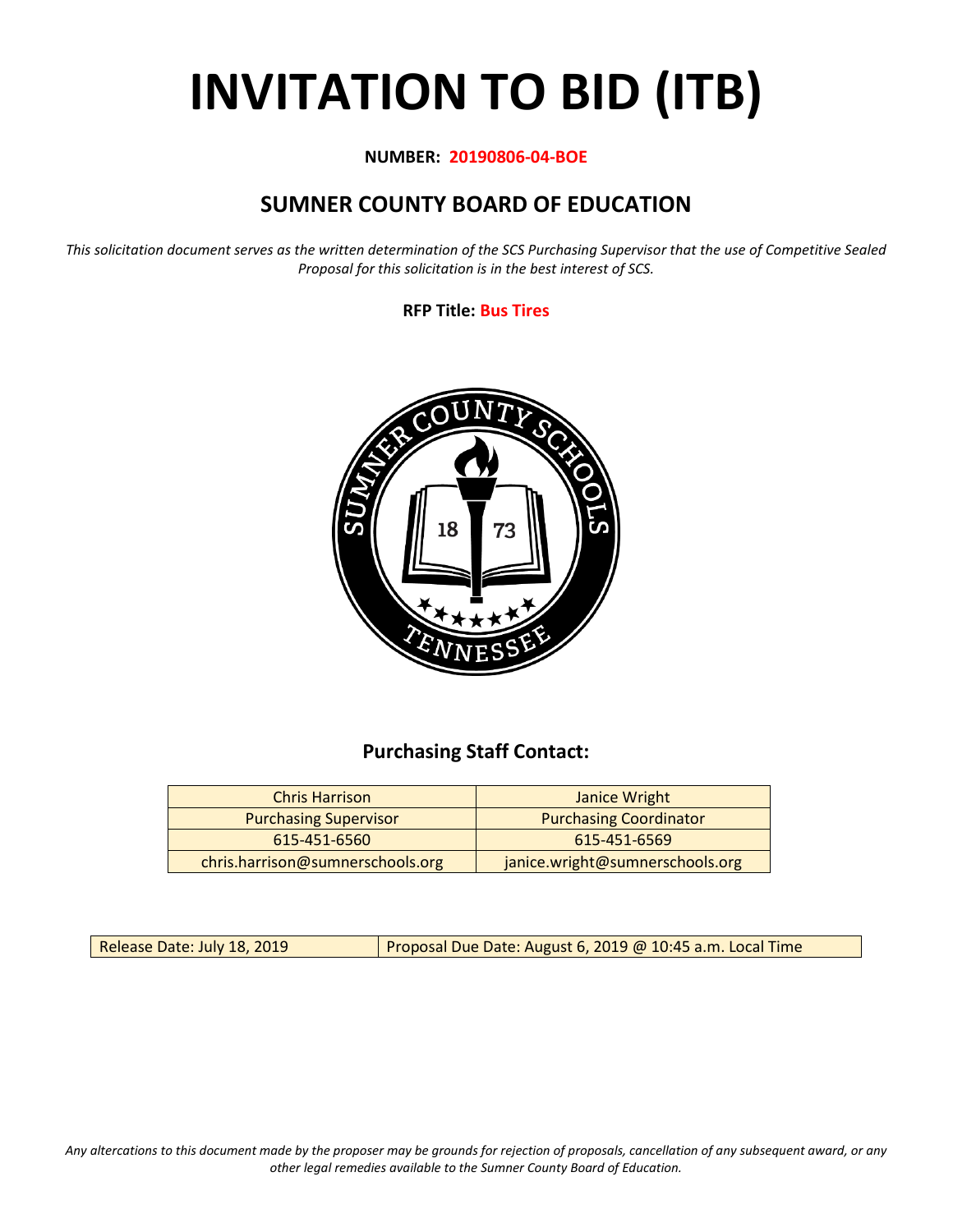## **NOTICE TO PROPOSERS**

There may be one or more amendments to this ITB. In order to receive communication for any such amendments issued specifically to this ITB, the proposer must provide the information requested below to the Sumner County Board of Education (SCS) Purchasing Department. The information may be sent by email to: Chris Harrison, Purchasing Supervisor, chris.harrison@sumnerschools.org. SCS will send amendments only to those proposers which complete and return this information in a timely manner.

| <b>ITB Number:</b>      | 20190806-04-BOE Bus Tires                                                                                            |
|-------------------------|----------------------------------------------------------------------------------------------------------------------|
| Company Name:           |                                                                                                                      |
| <b>Mailing Address:</b> |                                                                                                                      |
|                         | <u> 1989 - Andrea Santa Andrea Andrea Andrea Andrea Andrea Andrea Andrea Andrea Andrea Andrea Andrea Andrea Andr</u> |
|                         |                                                                                                                      |
| <b>Phone Number:</b>    | <u> 1980 - Johann John Stoff, deutscher Stoffen und der Stoffen und der Stoffen und der Stoffen und der Stoffen</u>  |
| <b>Contact Person:</b>  |                                                                                                                      |
| <b>Email Address:</b>   |                                                                                                                      |
|                         |                                                                                                                      |
| <b>Printed Name:</b>    |                                                                                                                      |
| Date:                   |                                                                                                                      |

Emailed amendments will be sent in a Microsoft Word (Office for Windows) or Portable Document Format (pdf) format. Any alterations to the document made by the proposer may be grounds for rejection of proposal, cancellation of any subsequent award or any other legal remedies available to SCS.

Amendments will also be posted on the SCS website **https://sumnerschools.org/index.php/current-bids-and-rfps** and attached to the solicitation listing as a PDF or WORD file. Check the particular solicitation on the Current Bids and RFPs webpage for any posted amendments.

By completing and returning this form, the Proposer has expressed its intent to provide a proposal for **20190806-04-BOE Bus Tires.**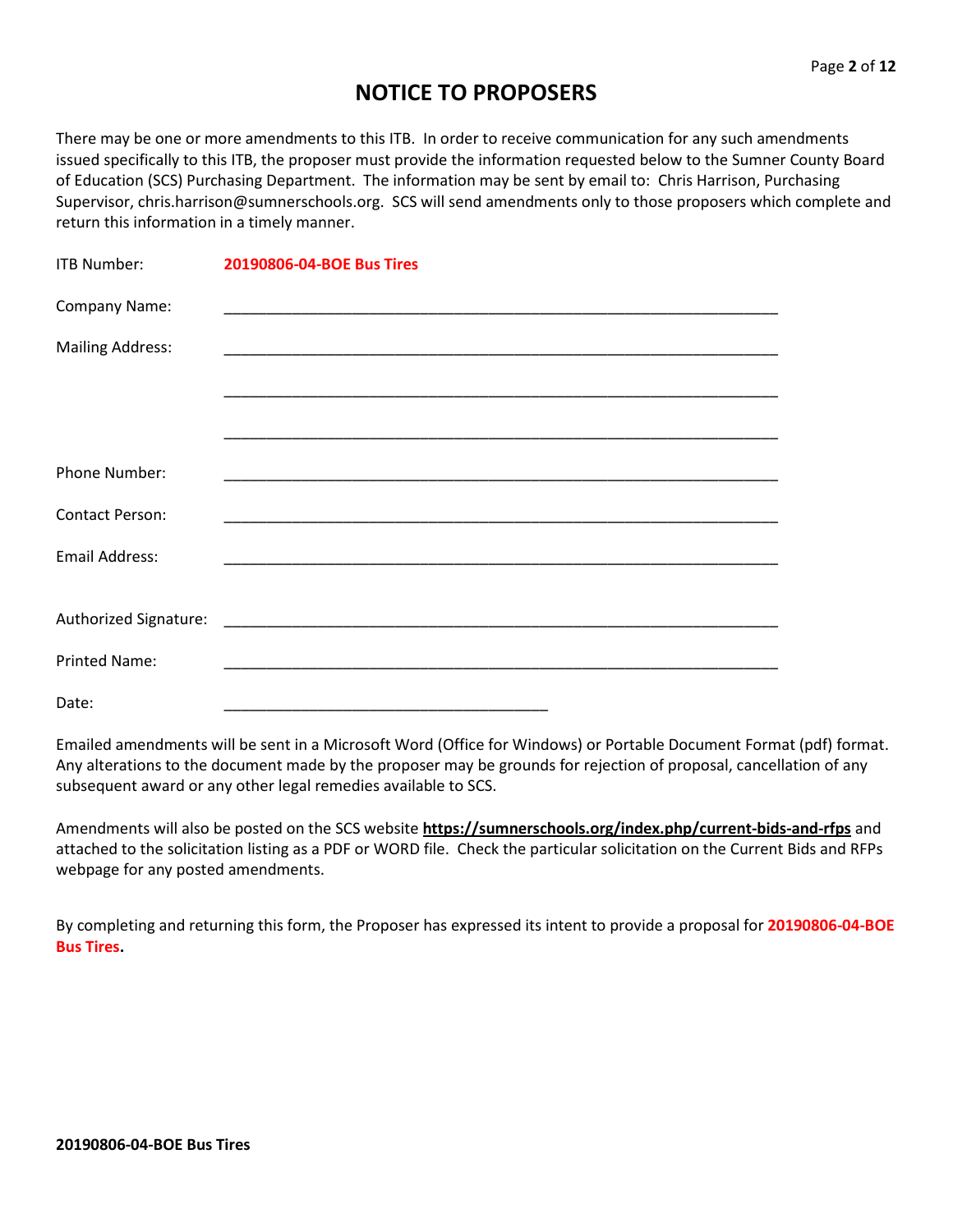## **TABLE OF CONTENTS**

- 1. Specification
- 2. Source Selection and Contract Award
- 3. Schedule of Events
- 4. Delivery of Proposals
- 5. Protests
- 6. New Vendors

#### 7. Attachments

- A. Bid Form/Certification
- B. IRS Form W9
- C. Attestation Re Personnel
- D. Standard Terms and Conditions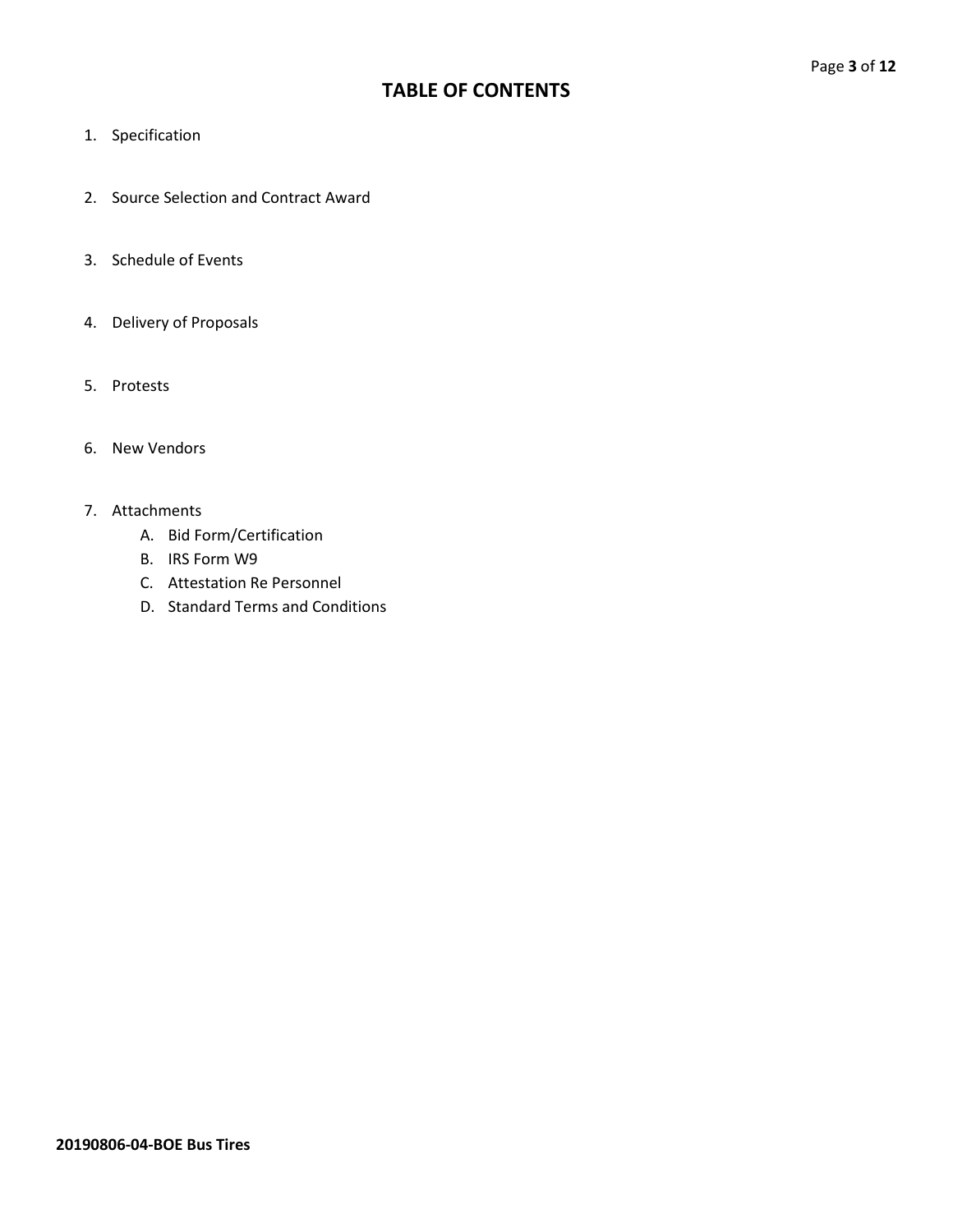#### 1. Specification

All pricing shall be valid from September 1, 2019 thru August 31, 2020.

#### **New Small Steer Tire**

\*Must meet Tennessee School Bus specifications \*Price must include all fees.

- 255/70R22.5
- Minimum Tread Depth: 17/32
- Load Range H
- Brands/Series Accepted
	- o Bridgestone R250 ED
	- o Michelin XZE

#### **New Large Steer Tire**

\*Must meet Tennessee School Bus specifications.

\*\*Price must include all fees and the reduction for the casing allowance.

- 11R22.5
- Minimum Tread Depth: 17/32
- Load Range H
- Brands/Series Accepted
	- o Bridgestone R268
	- o Michelin XZE2

#### **Casing Allowance**

- Price to purchase used casings for 11R22.5 tires.
- Proposer is required to accept all casings meeting the specifications.

#### QUESTIONS

- Kevin Kepley, Fleet Operations Manager
	- o 615-452-1520
	- o [kevin.kepley@sumnerschools.org](mailto:kevin.kepley@sumnerschools.org)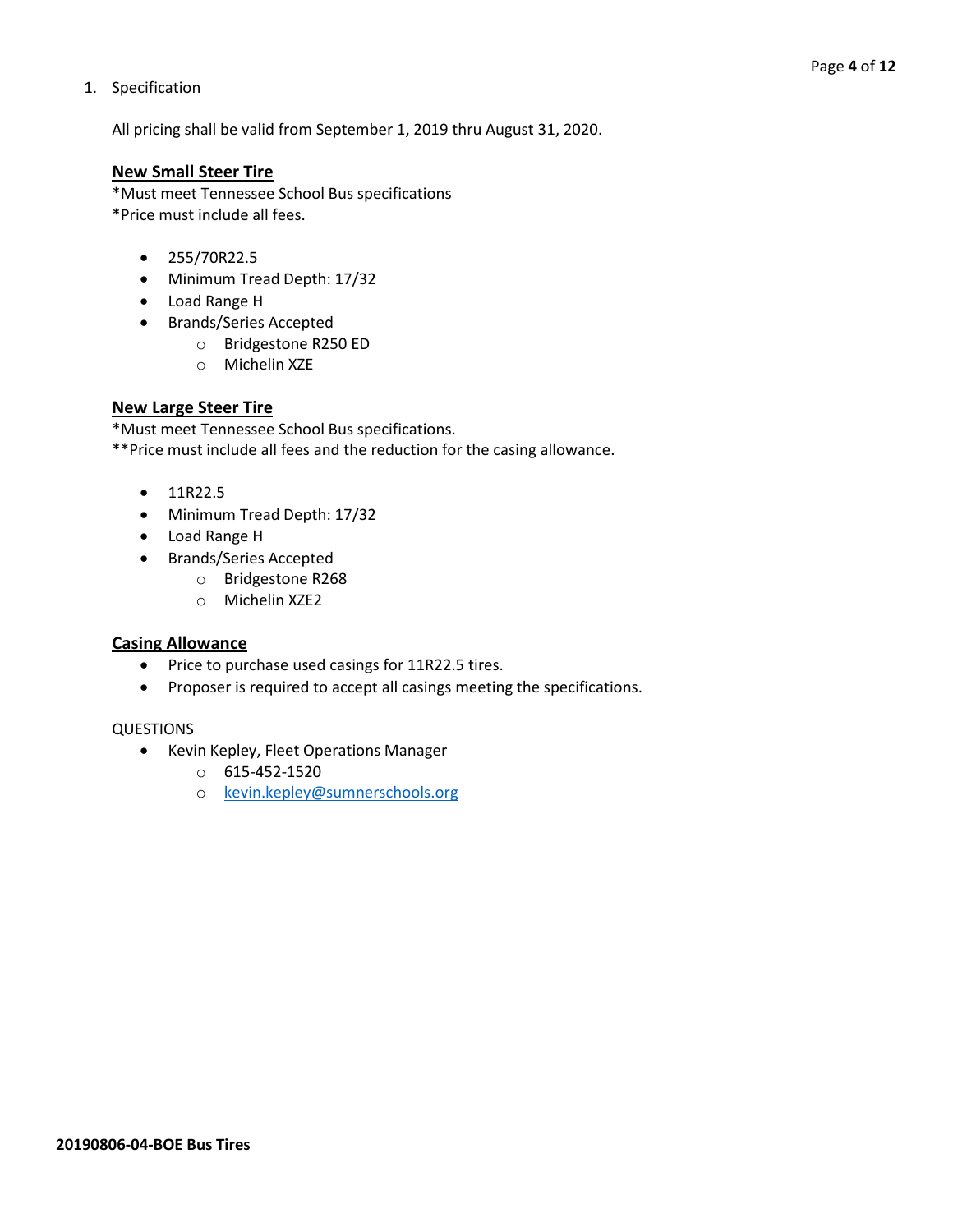- 2. Source Selection and Contract Award
	- Award, if made, will be made to the proposer submitting the lowest cost proposal and whom is also determined to be Responsive.
		- o General Criteria to be determined "Responsive"
			- Does the proposal include all required information?
			- Does the proposal include completed attachment forms?
			- Was the proposal delivered on or before the stated deadline?
	- SCS reserves the right to reject any proposal that takes exception to the specifications unless prior approval is requested and granted by SCS.
	- Upon mutual agreement by both parties, SCS shall grant the right to extend the terms, conditions and prices of contract(s) awarded from this ITB to other Institutions (such as State, Local and/or Public Agencies) who express an interest in participating in any contract that results from this ITB. Each of the "piggyback" Institutions will issue their own purchasing documents for purchase of the goods/services. Proposer agrees that SCS shall bear no responsibility or liability for any agreements between Proposer and the other Institution(s) who desire to exercise this option.
- 3. Schedule of Events

| <b>RFP Issued</b>              | July 18, 2019                          |
|--------------------------------|----------------------------------------|
| <b>RFP Submission DEADLINE</b> | August 6, 2019 @ 10:45 a.m. Local Time |

4. Delivery of Proposals

Sealed proposals will be accepted until **August 6, 2019 @ 10:45 a.m. Local Time**. Proposals received after that time will be deemed invalid. Vendors mailing proposal packages must allow sufficient time to ensure receipt of their package by the time specified. SCS shall not accept proposals via electronic transmission such as email, fax, etc. There will be no exceptions. Proposals will be opened and read aloud. The reading of the bids will begin at **10:45 a.m. Local Time**.

Due to the nature of deliveries to the SCS Support Services Facility by carriers such as UPS, FedEx and such like; the proposal package will be accepted if the date and time on the delivery confirmation are indicated to be on or before the Proposal Deadline.

| Delivery Address: | Sumner County Board of Education |
|-------------------|----------------------------------|
|                   | Attn: Purchasing Supervisor      |
|                   | 1500 Airport Road                |
|                   | Gallatin, TN 37066               |

The package containing the proposal must be sealed and clearly marked on the outside of the package:

**"20190806-04-BOE Bus Tires" DO NOT OPEN**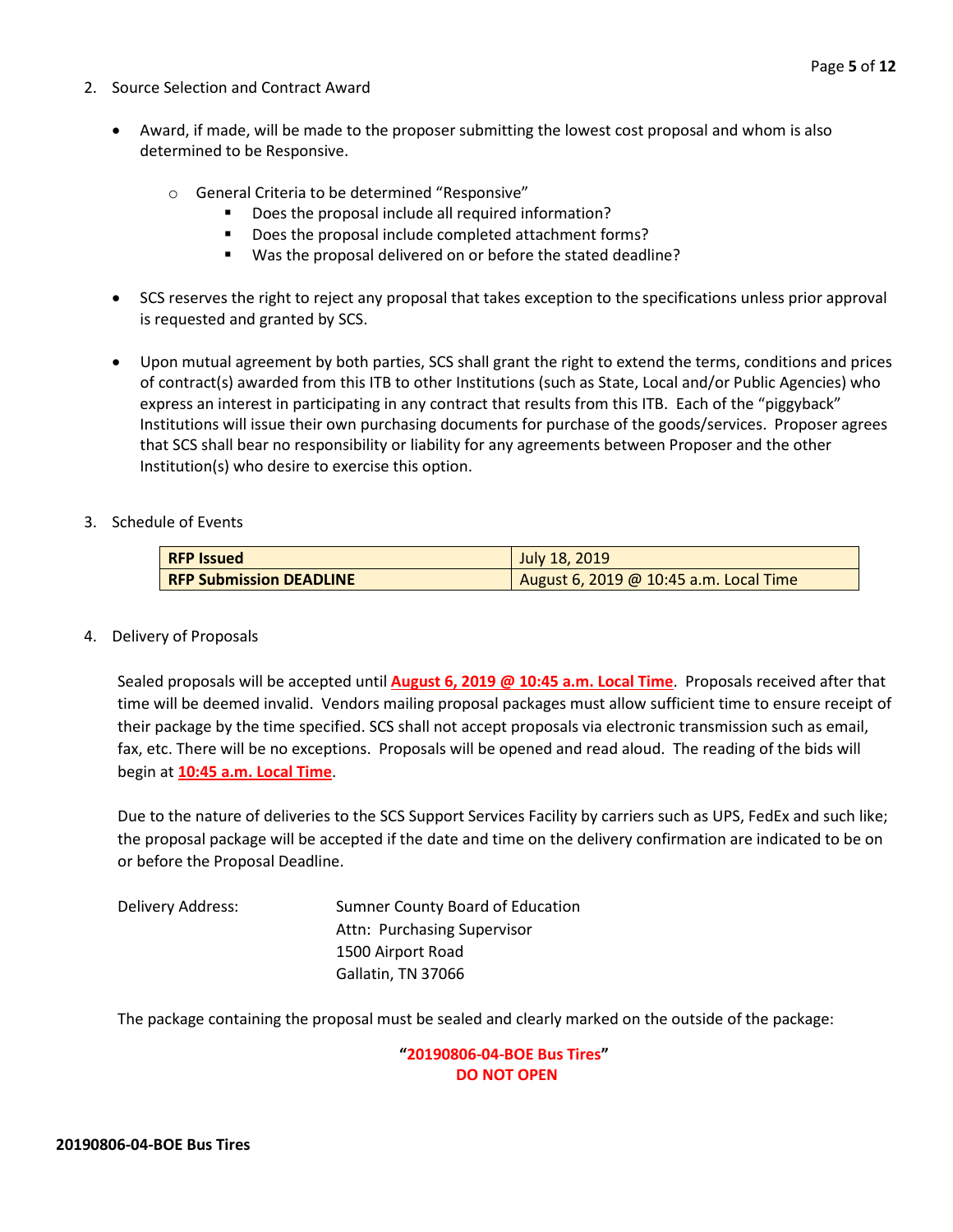#### 5. Protests

In the event that any interested party finds any part of the listed specifications, terms or conditions to be discrepant, incomplete or otherwise questionable in any respect; it shall be the responsibility of the concerned party to notify the SCS Purchasing Office of such matters immediately upon receipt of the ITB. All notifications must be sent to the Purchasing Supervisor via email at [purchasing@sumnerschools.org.](mailto:purchasing@sumnerschools.org)

Any actual or prospective Proposer who is aggrieved in connection with the ITB or award of a contract may protest to the Purchasing Supervisor and/or the Sumner County Board of Education at its regularly scheduled meeting.

- 6. New Vendors
	- To comply with Internal Revenue Service requirements, all vendors who perform any type of service are required to have a current IRS Form W-9 on file with the SCS Finance Department. It is a mandatory requirement to complete the IRS Form W-9 (Attachment 1) included in this RFP.
	- To comply with the Tennessee Lawful Employment Act (50-1-702 and 50-1-703), non-employees (individuals paid directly by the employer in exchange for the individual's labor or services) must have on file one (1) of the following documents:
		- o A valid Tennessee driver's license or photo identification;
		- $\circ$  A valid driver's license or photo identification from another state where the license requirements are at least as strict as those in Tennessee;
		- o A birth certificate issued by a U.S. state, jurisdiction or territory;
		- o A U.S. government issued certified birth certificate;
		- o A valid, unexpired U.S. passport;
		- o A U.S. certificate of birth abroad (DS-1350 or FS-545)
		- o A report of birth abroad of a U.S. citizen (FS-240);
		- o A certificate of citizenship (N560 or N561);
		- o A certificate of naturalization (N550, N570 or N578);
		- o A U.S citizen identification card (I-197 or I-179); or
		- o Valid alien registration documentation or other proof of current immigration registration recognized by the United States Department of Homeland Security that contains the individual's complete legal name and current alien admission number or alien file number (or numbers if the individual has more than one number).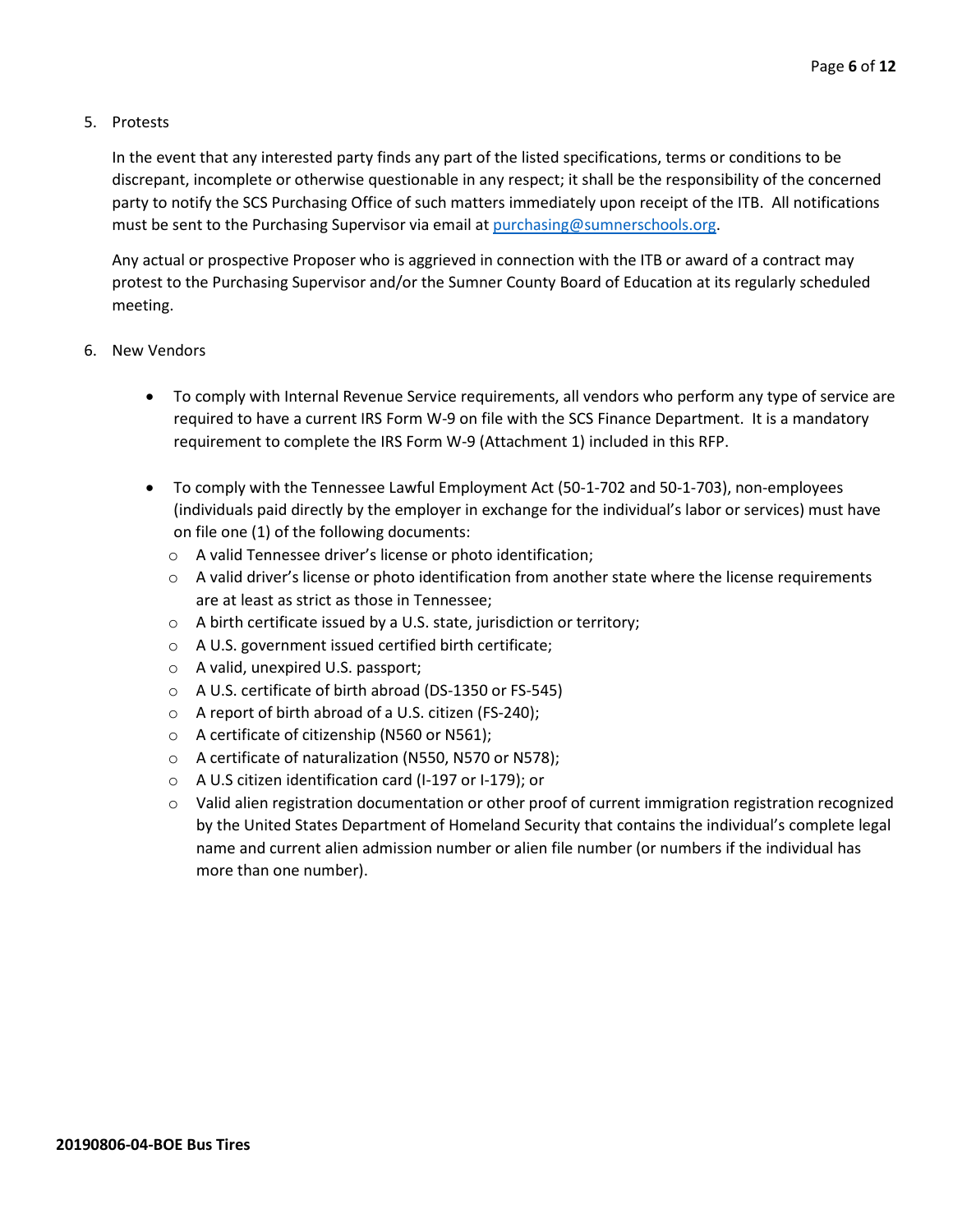

Attn: Purchasing Supervisor 1500 Airport Road Gallatin, TN 37066

Date\_

| <b>DESCRIPTION</b>          | <b>COST PER TIRE</b> |
|-----------------------------|----------------------|
| <b>New Small Steer Tire</b> |                      |
| <b>Brand</b>                |                      |
| New Large Steer Tire        |                      |
| <b>Brand</b>                |                      |
| <b>Casing Allowance</b>     | each                 |

#### **Pricing Valid: September 1, 2019 – August 31, 2020**

By checking this box, Proposer agrees that SCS reserves the right to extend the terms, conditions and prices of this contract to other Institutions (such as State, Local and/or Public Agencies) who express an interest in participating in any contract that results from this ITB. Each of the piggyback Institutions will issue their own purchasing documents for the goods/service. Proposer agrees that SCS shall bear no responsibility or liability for any agreements between Proposer and the other Institution(s) who desire to exercise this option.

| <b>AUTHORIZED SIGNATURE:</b> |  |
|------------------------------|--|
| <b>PRINTED NAME:</b>         |  |
| TITLE:                       |  |
| <b>COMPANY NAME:</b>         |  |
| <b>PHONE:</b>                |  |
| <b>EMAIL</b>                 |  |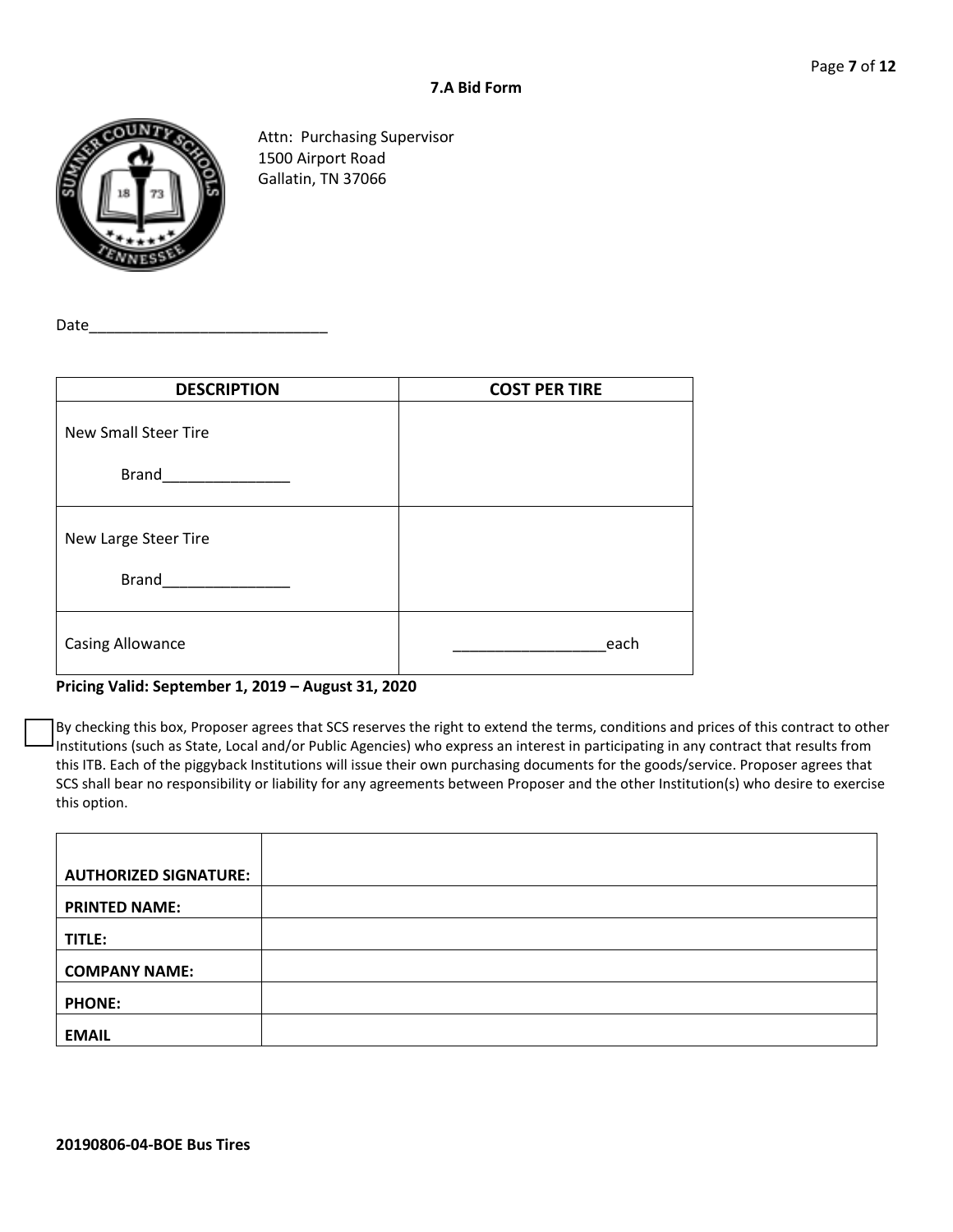#### 7.B IRS Form W9

| Form                                                                                                                                                                                                                                                                                                                                                                                                                                                                                                                                                                                                                                                     | <b>Request for Taxpayer</b><br>(Rev. December 2014)<br><b>Identification Number and Certification</b><br>Department of the Treasury<br>Internal Revenue Service |                                   |                                                                                                                                                                          |                                                                                                                                                      | Give Form to the<br>requester. Do not<br>send to the IRS. |                        |                                                   |
|----------------------------------------------------------------------------------------------------------------------------------------------------------------------------------------------------------------------------------------------------------------------------------------------------------------------------------------------------------------------------------------------------------------------------------------------------------------------------------------------------------------------------------------------------------------------------------------------------------------------------------------------------------|-----------------------------------------------------------------------------------------------------------------------------------------------------------------|-----------------------------------|--------------------------------------------------------------------------------------------------------------------------------------------------------------------------|------------------------------------------------------------------------------------------------------------------------------------------------------|-----------------------------------------------------------|------------------------|---------------------------------------------------|
|                                                                                                                                                                                                                                                                                                                                                                                                                                                                                                                                                                                                                                                          | 1 Name (as shown on your income tax return). Name is required on this line; do not leave this line blank.                                                       |                                   |                                                                                                                                                                          |                                                                                                                                                      |                                                           |                        |                                                   |
| οú<br>page                                                                                                                                                                                                                                                                                                                                                                                                                                                                                                                                                                                                                                               | 2 Business name/disregarded entity name, if different from above                                                                                                |                                   |                                                                                                                                                                          |                                                                                                                                                      |                                                           |                        |                                                   |
| 3 Check appropriate box for federal tax classification; check only one of the following seven boxes:<br>Specific Instructions on<br>S Corporation<br>C Corporation<br>Partnership<br>Trust/estate<br>Individual/sole proprietor or<br>single-member LLC                                                                                                                                                                                                                                                                                                                                                                                                  |                                                                                                                                                                 |                                   |                                                                                                                                                                          | 4 Exemptions (codes apply only to<br>certain entities, not individuals; see<br>instructions on page 3):                                              |                                                           |                        |                                                   |
| Exempt payee code (if any)<br>Limited liability company. Enter the tax classification (C=C corporation, S=S corporation, P=partnership) ▶<br>Exemption from FATCA reporting                                                                                                                                                                                                                                                                                                                                                                                                                                                                              |                                                                                                                                                                 |                                   |                                                                                                                                                                          |                                                                                                                                                      |                                                           |                        |                                                   |
| Print or type<br>Note. For a single-member LLC that is disregarded, do not check LLC; check the appropriate box in the line above for<br>the tax classification of the single-member owner.<br>code (if any)                                                                                                                                                                                                                                                                                                                                                                                                                                             |                                                                                                                                                                 |                                   |                                                                                                                                                                          |                                                                                                                                                      |                                                           |                        |                                                   |
|                                                                                                                                                                                                                                                                                                                                                                                                                                                                                                                                                                                                                                                          |                                                                                                                                                                 | Other (see instructions)          |                                                                                                                                                                          |                                                                                                                                                      |                                                           |                        | (Applies to accounts maintained outside the U.S.) |
|                                                                                                                                                                                                                                                                                                                                                                                                                                                                                                                                                                                                                                                          |                                                                                                                                                                 |                                   | 5 Address (number, street, and apt. or suite no.)                                                                                                                        |                                                                                                                                                      | Requester's name and address (optional)                   |                        |                                                   |
| See:                                                                                                                                                                                                                                                                                                                                                                                                                                                                                                                                                                                                                                                     |                                                                                                                                                                 | 6 City, state, and ZIP code       |                                                                                                                                                                          |                                                                                                                                                      |                                                           |                        |                                                   |
|                                                                                                                                                                                                                                                                                                                                                                                                                                                                                                                                                                                                                                                          |                                                                                                                                                                 |                                   | 7 List account number(s) here (optional)                                                                                                                                 |                                                                                                                                                      |                                                           |                        |                                                   |
| Part I                                                                                                                                                                                                                                                                                                                                                                                                                                                                                                                                                                                                                                                   |                                                                                                                                                                 |                                   | <b>Taxpayer Identification Number (TIN)</b>                                                                                                                              |                                                                                                                                                      |                                                           |                        |                                                   |
|                                                                                                                                                                                                                                                                                                                                                                                                                                                                                                                                                                                                                                                          |                                                                                                                                                                 |                                   | Enter your TIN in the appropriate box. The TIN provided must match the name given on line 1 to avoid                                                                     |                                                                                                                                                      |                                                           | Social security number |                                                   |
| backup withholding. For individuals, this is generally your social security number (SSN). However, for a<br>resident alien, sole proprietor, or disregarded entity, see the Part I instructions on page 3. For other<br>entities, it is your employer identification number (EIN). If you do not have a number, see How to get a                                                                                                                                                                                                                                                                                                                         |                                                                                                                                                                 |                                   |                                                                                                                                                                          |                                                                                                                                                      |                                                           |                        |                                                   |
|                                                                                                                                                                                                                                                                                                                                                                                                                                                                                                                                                                                                                                                          | TIN on page 3.                                                                                                                                                  |                                   |                                                                                                                                                                          |                                                                                                                                                      | or                                                        |                        |                                                   |
| <b>Employer identification number</b><br>Note. If the account is in more than one name, see the instructions for line 1 and the chart on page 4 for<br>guidelines on whose number to enter.<br>$\overline{\phantom{0}}$                                                                                                                                                                                                                                                                                                                                                                                                                                  |                                                                                                                                                                 |                                   |                                                                                                                                                                          |                                                                                                                                                      |                                                           |                        |                                                   |
| Part II                                                                                                                                                                                                                                                                                                                                                                                                                                                                                                                                                                                                                                                  |                                                                                                                                                                 | Certification                     |                                                                                                                                                                          |                                                                                                                                                      |                                                           |                        |                                                   |
|                                                                                                                                                                                                                                                                                                                                                                                                                                                                                                                                                                                                                                                          |                                                                                                                                                                 |                                   | Under penalties of perjury, I certify that:                                                                                                                              |                                                                                                                                                      |                                                           |                        |                                                   |
|                                                                                                                                                                                                                                                                                                                                                                                                                                                                                                                                                                                                                                                          |                                                                                                                                                                 |                                   | 1. The number shown on this form is my correct taxpayer identification number (or I am waiting for a number to be issued to me); and                                     |                                                                                                                                                      |                                                           |                        |                                                   |
| 2. I am not subject to backup withholding because: (a) I am exempt from backup withholding, or (b) I have not been notified by the Internal Revenue<br>Service (IRS) that I am subject to backup withholding as a result of a failure to report all interest or dividends, or (c) the IRS has notified me that I am<br>no longer subject to backup withholding; and                                                                                                                                                                                                                                                                                      |                                                                                                                                                                 |                                   |                                                                                                                                                                          |                                                                                                                                                      |                                                           |                        |                                                   |
|                                                                                                                                                                                                                                                                                                                                                                                                                                                                                                                                                                                                                                                          |                                                                                                                                                                 |                                   | 3. I am a U.S. citizen or other U.S. person (defined below); and                                                                                                         |                                                                                                                                                      |                                                           |                        |                                                   |
|                                                                                                                                                                                                                                                                                                                                                                                                                                                                                                                                                                                                                                                          |                                                                                                                                                                 |                                   | 4. The FATCA code(s) entered on this form (if any) indicating that I am exempt from FATCA reporting is correct.                                                          |                                                                                                                                                      |                                                           |                        |                                                   |
| Certification instructions. You must cross out item 2 above if you have been notified by the IRS that you are currently subject to backup withholding<br>because you have failed to report all interest and dividends on your tax return. For real estate transactions, item 2 does not apply. For mortgage<br>interest paid, acquisition or abandonment of secured property, cancellation of debt, contributions to an individual retirement arrangement (IRA), and<br>generally, payments other than interest and dividends, you are not required to sign the certification, but you must provide your correct TIN. See the<br>instructions on page 3. |                                                                                                                                                                 |                                   |                                                                                                                                                                          |                                                                                                                                                      |                                                           |                        |                                                   |
| Sign                                                                                                                                                                                                                                                                                                                                                                                                                                                                                                                                                                                                                                                     |                                                                                                                                                                 | Signature of                      |                                                                                                                                                                          |                                                                                                                                                      |                                                           |                        |                                                   |
| Here                                                                                                                                                                                                                                                                                                                                                                                                                                                                                                                                                                                                                                                     |                                                                                                                                                                 | U.S. person $\blacktriangleright$ |                                                                                                                                                                          |                                                                                                                                                      | Date P                                                    |                        |                                                   |
|                                                                                                                                                                                                                                                                                                                                                                                                                                                                                                                                                                                                                                                          |                                                                                                                                                                 | <b>General Instructions</b>       |                                                                                                                                                                          | · Form 1098 (home mortgage interest), 1098-E (student Ioan interest), 1098-T<br>(tuition)                                                            |                                                           |                        |                                                   |
|                                                                                                                                                                                                                                                                                                                                                                                                                                                                                                                                                                                                                                                          |                                                                                                                                                                 |                                   | Section references are to the Internal Revenue Code unless otherwise noted.<br>Future developments. Information about developments affecting Form W-9 (such              | · Form 1099-C (canceled debt)                                                                                                                        |                                                           |                        |                                                   |
|                                                                                                                                                                                                                                                                                                                                                                                                                                                                                                                                                                                                                                                          |                                                                                                                                                                 |                                   | as legislation enacted after we release it) is at www.irs.gov/fw9.                                                                                                       | · Form 1099-A (acquisition or abandonment of secured property)<br>Use Form W-9 only if you are a U.S. person (including a resident alien), to        |                                                           |                        |                                                   |
|                                                                                                                                                                                                                                                                                                                                                                                                                                                                                                                                                                                                                                                          |                                                                                                                                                                 | <b>Purpose of Form</b>            |                                                                                                                                                                          | provide your correct TIN.                                                                                                                            |                                                           |                        |                                                   |
|                                                                                                                                                                                                                                                                                                                                                                                                                                                                                                                                                                                                                                                          |                                                                                                                                                                 |                                   | An individual or entity (Form W-9 requester) who is required to file an information<br>return with the IRS must obtain your correct taxpayer identification number (TIN) | If you do not return Form W-9 to the requester with a TIN, you might be subject<br>to backup withholding. See What is backup withholding? on page 2. |                                                           |                        |                                                   |
| which may be your social security number (SSN), individual taxpayer identification<br>number (ITIN), adoption taxpayer identification number (ATIN), or employer<br>identification number (EIN), to report on an information return the amount paid to                                                                                                                                                                                                                                                                                                                                                                                                   |                                                                                                                                                                 |                                   |                                                                                                                                                                          | By signing the filled-out form, you:<br>1. Certify that the TIN you are giving is correct (or you are waiting for a number<br>to be issued).         |                                                           |                        |                                                   |

identification number (EIN), to report on an information return the amount paid to<br>you, or other amount reportable on an information return. Examples of information<br>returns include, but are not limited to, the following:

· Form 1099-INT (interest earned or paid)

- . Form 1099-DIV (dividends, including those from stocks or mutual funds)
- · Form 1099-MISC (various types of income, prizes, awards, or gross proceeds) . Form 1099-B (stock or mutual fund sales and certain other transactions by brokers)
- · Form 1099-S (proceeds from real estate transactions)
- · Form 1099-K (merchant card and third party network transactions)
- 2. Certify that you are not subject to backup withholding, or
- 2. Certify that you are not subject to backup withholding, or<br>3. Claim exemption from backup withholding if you are a U.S. exempt payee. If<br>applicable, you are also certifying that as a U.S. person, your allocable share of

withholding tax on foreign partners' share of effectively connected income, and<br>4. Certify that FATCA code(s) entered on this form (if any) indicating that you are<br>exempt from the FATCA reporting, is correct. See What is F

Cat. No. 10231X

Form W-9 (Rev. 12-2014)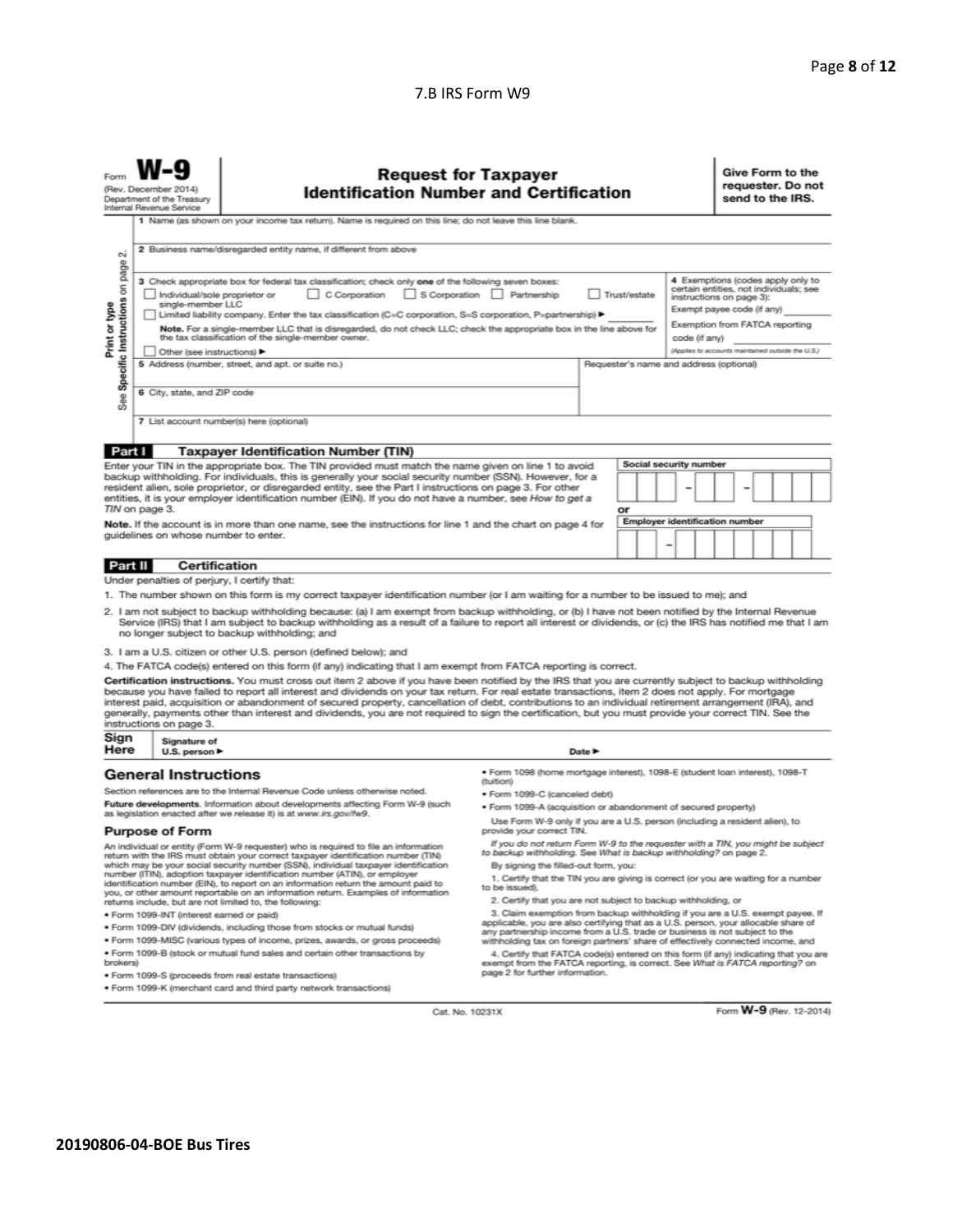### **ATTESTATION RE PERSONNEL USED IN CONTRACT PERFORMANCE**

| LCONTRACTOR LEGAL ENTITY NAME:                                         |  |
|------------------------------------------------------------------------|--|
| FEDERAL EMPLOYER IDENTIFICATION NUMBER:<br>(or Social Security Number) |  |

**The Contractor, identified above, does hereby attest, certify, warrant and assure that the Contractor shall not knowingly utilize the services of an illegal immigrant in the performance of this Contract and shall not knowingly utilize the services of any subcontractor who will utilize the services of an illegal immigrant in the performance of this Contract, T.C.A. § 12-3-309.**

SIGNATURE & DATE:

*NOTICE: This attestation MUST be signed by an individual empowered to contractually bind the Contractor.*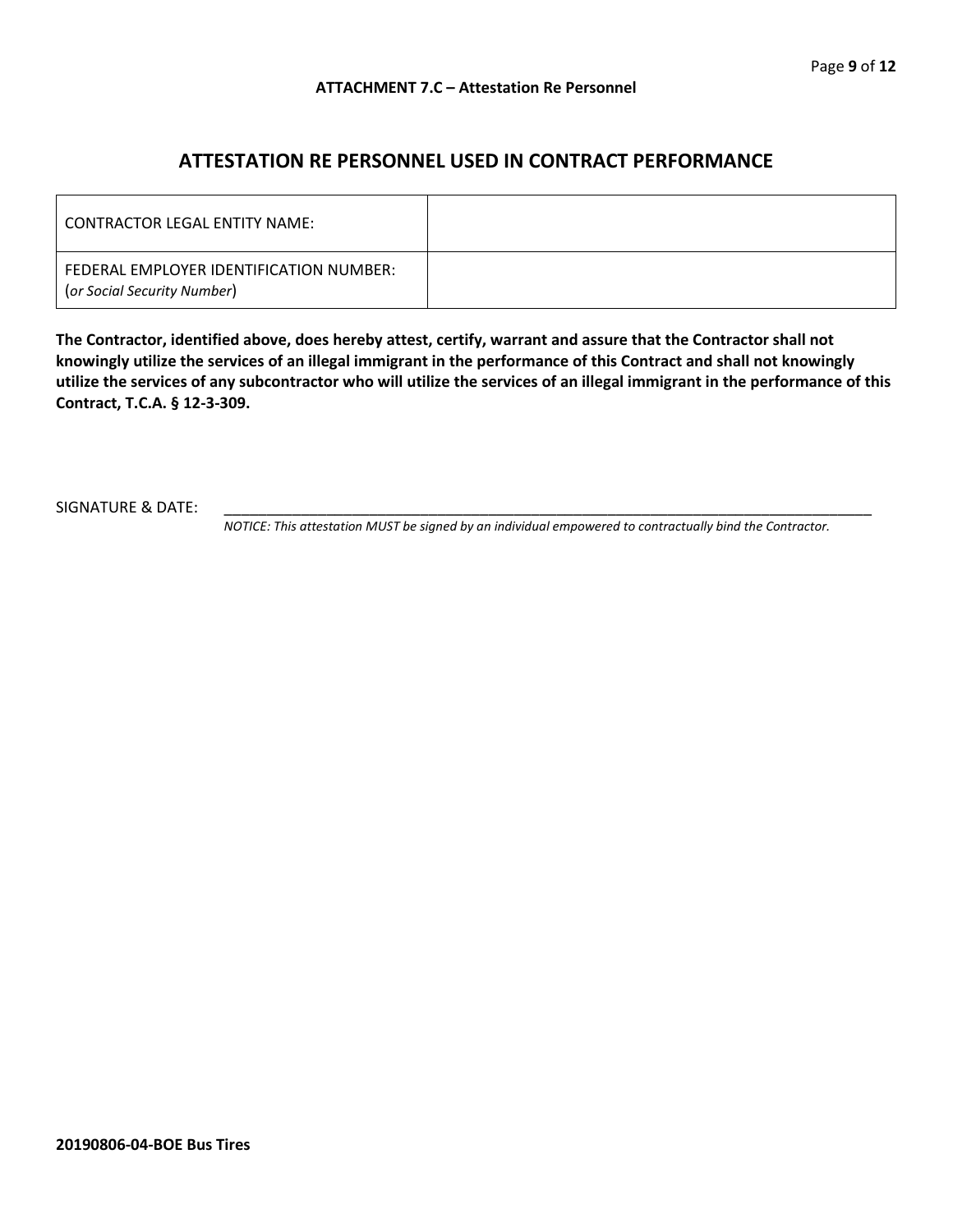#### **ATTACHMENT 7.D – Standard Terms & Conditions SUMNER COUNTY BOARD OF EDUCATION (SCS)**

#### **1. PREPARATION AND SUBMISSION OF BID.**

- **a.** Failure to examine any drawings**,** specifications, or instructions will be at the proposer's risk. Any deviation from the stated terms, conditions and specifications must be coordinated with and approved in writing by the SCS Purchasing Supervisor.
- **b.** ITB SUBMITTAL / SIGNATURE: Proposal shall give the full name and business address of the bidder. If the proposer is a corporation, the name shall be stated as it is in the corporate charter. Proposals must be signed in ink by the proposer's authorized agent. Unsigned proposals will be rejected. Proposals are to be sealed and the outside of the envelope is to reference the ITB number. The person signing the proposal must show their title, and if requested by SCS, must furnish satisfactory proof of his or her authority to bind his or her company in contract. Proposer understands that by submitting a proposal with an authorized signature, it shall constitute an offer to SCS. Proposals must be typewritten or in ink; otherwise they may not be considered. Purchase orders will be issued to the firm name appearing on the W9. Electronic submissions via email, fax, etc. shall not be accepted.
- **c.** SCS is not responsible for any costs incurred by any vendor pursuant to the ITB. The vendor shall be responsible for all costs incurred in connection with the preparation and submission of its proposal.
- **d.** All proposers must be in compliance with T.C.A. § 62-6-119 at the time of proposal submission and provide evidence of compliance with the applicable provisions of the chapter before such proposal may be considered.
- **e.** Proposals are to be received in the location designated in the ITB no later than the specified date and time. Late submissions will NOT be opened or considered.
- **f.** No erasures permitted. Errors may be crossed out and corrections printed in ink or typewritten adjacent to error and must be initialed in ink by person signing the proposal.
- **g.** Specifications: Reference to available specifications shall be sufficient to make the terms of the specifications binding on the proposer. The use of the name of a manufacturer, or any special brand or make in describing an item does not restrict the proposer to that manufacturer or specific article, unless specifically stated. Comparable products of other manufacturers will be considered if proof of compatibility is contained in the proposal. Proposers are required to notify SCSs Purchasing Supervisor whenever specifications/procedures are not perceived to be fair and open. The articles on which the proposals are submitted must be equal or superior to that specified. Informative and Descriptive Literature: The proposer must show brand or trade names of the articles proposed, when applicable. It shall be the responsibility of the vendor, including vendors whose product is referenced, to furnish with the proposal such specifications, catalog pages, brochures or other data as will provide an adequate basis for determining the quality and functional capabilities of the product offered. Failure to provide this data may be considered valid justification for rejection of proposal.
- **h.** Samples: Samples of items when called for, must be furnished free of expense, and if not destroyed will, upon vendor's request within ten (10) days of proposal opening, be returned at the proposer's expense. Each sample must be labeled with the proposer's name, manufacturer's brand name and number, ITB number and item reference.
- **i.** Time of Performance: The number of calendar days in which delivery is to be made after receipt of order shall be stated in the proposal and may be a factor in making an award, price notwithstanding. If no delivery time is stated in the proposal, proposer agrees that delivery is to be made within two weeks (10 business days) of order.
- **j.** Transportation and delivery charges should be included in the price and be fully prepaid by the vendor to the destination specified in the ITB. Proposal prices shall include delivery of all items F.O.B. destination.
- **k.** New materials and supplies must be delivered unless otherwise specifically stated in the ITB.
- **l.** Alternate/multiple proposals will not be considered unless specifically called for in the ITB.
- **m.** Only proposals submitted on ITB forms furnished by SCS will be considered.
- **n.** By signing the ITB where indicated, the proposer agrees to strictly abide by all local, state and federal statutes and regulations. The proposer further certifies that this proposal is made without collusion or fraud.
- **o.** Error in Proposal. In case of error in the extension of prices in the proposal, the unit price will govern. Late submissions will NOT be opened or considered. Proposers are cautioned to verify their proposals before submission, as amendments received after the ITB deadline will not be considered. No proposal shall be altered, amended or withdrawn after opening. After proposal opening, a proposer may withdraw a proposal only when there is obvious clerical error such as a misplaced decimal point, or when enforcement of the proposal would impose unconscionable hardship due to an error in the proposal resulting in a quotation substantially below the other proposals received. Proposal withdrawals will be considered only upon written request of the proposer.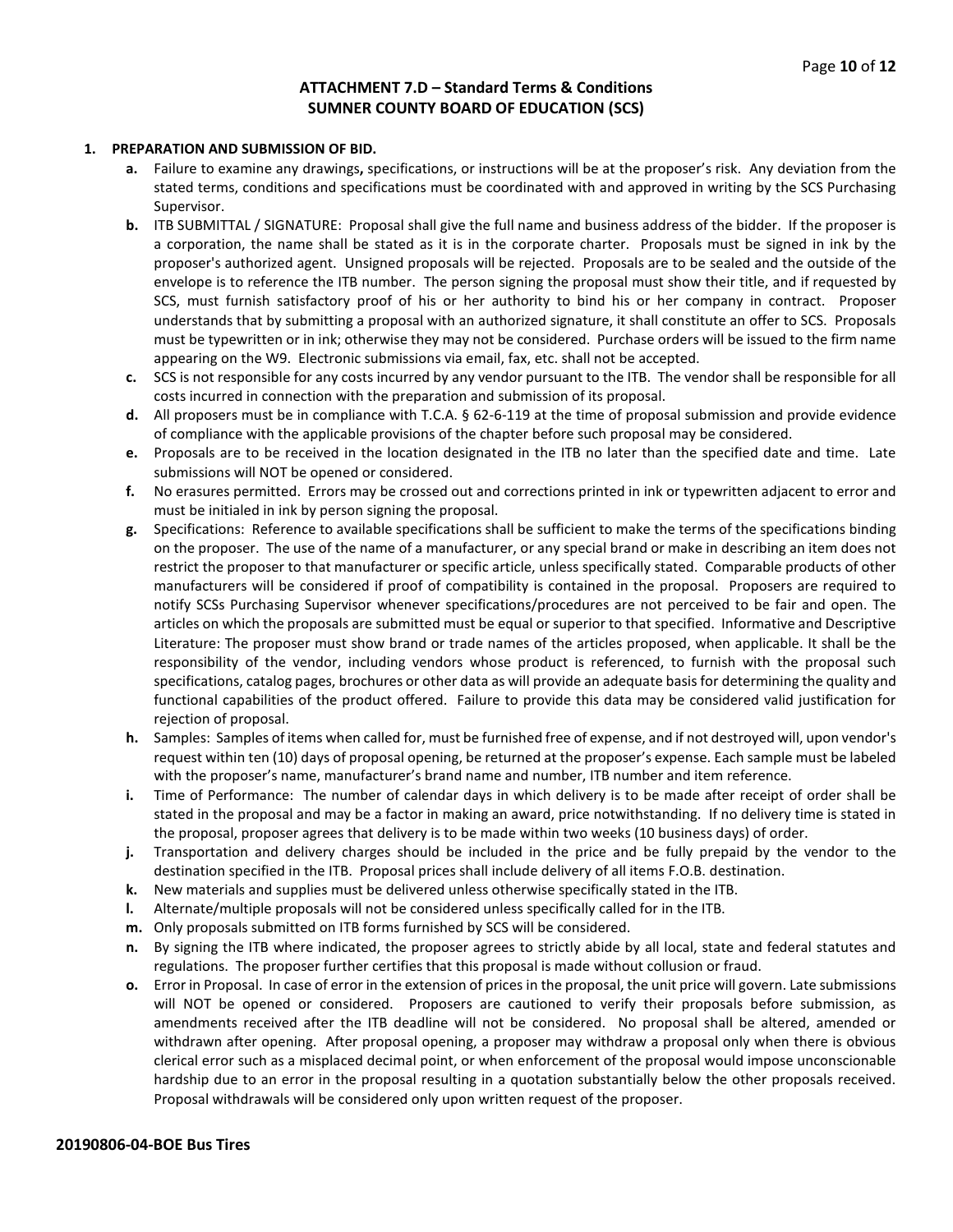- **2. OPEN RECORDS.** In order to comply with the provisions of the Tennessee Open Records Act, all proposals will be publicly opened and are subject to public inspection after the award upon written request. Proposers may be present at ITB opening. Summary information will be posted the SCS website, www.sumnerschools.org under the Invitation to Bid link.
- **3. ACCEPTANCE AND AWARD.** SCS reserves the right to reject any and all proposals and to waive any informality in proposals and, unless otherwise specified by the proposers to accept any item in the proposal. Action to reject all proposals shall be taken for unreasonably high prices, errors in the bid documents, cessation of need, unavailability of funds, or any other reason approved by SCS.
	- **a.** Contracts and purchases will be made with the lowest, responsive, responsible, qualified proposer. The quality of the articles to be supplied, their conformity with the specifications, their suitability to the requirements of the Institution, cash discount offered, and the delivery terms will be taken into consideration.
	- **b.** Any deviation from these stated terms, specifications and conditions must be coordinated with and approved in writing by the Purchasing Supervisor.
	- **c.** Prices quoted on the response (if any) are to be considered firm and binding until the said equipment, supplies or services are in the possession of SCS.
	- **d.** SCS reserves the right to order more or less than the quantity listed in the proposal.
	- **e.** If a proposal fails to state a time within which a proposal must be accepted, it is understood and agreed that SCS shall have ninety (90) days to accept.
	- **f.** No purchase or contract is authorized or valid until the issuance of a SCS purchase order in accordance with SCS policy. No SCS employee is authorized to purchase equipment, supplies or services prior to the issuance of such a purchase order.
	- **g.** The contract may not be assigned without written SCS consent.
	- **h.** If the appropriate space is marked on the ITB, other Institutions (such as State, Local and/or Public Agencies) may purchase off the contract during the same period as SCS.
	- **i.** The awarded proposer will be required to post a performance and payment bond in the amount of 25% of the contract price if it exceeds \$100,000 as stated by T.C.A. §12-4-201.
	- **j.** If the project cost is in excess of \$25,000 a performance bond must be secured by the requesting part in an amount equal to the market improvement value.
- **4. PAYMENT**. Payment terms must be specified in the proposal, including any discounts for early payment. Partial payments will not be approved unless justification for such payment can be shown. Terms will be NET 30 days. Payment will not be made until the conditions and specifications of the ITB are inspected and approved as conforming by persons appointed by SCS.
- **5. DEFAULT OF SELECTED VENDOR.** In case of vendor default, SCS may procure the articles or services from other sources and hold the defaulting vendor responsible for any resulting cost. If the awarded vendor violates any terms of their proposal, the contract, SCS policy or any law, they may be disqualified from submitting proposals for a period of two years for minor violations or longer for major violations. Proposals from disqualified bidders will not be accepted during the period of disqualification.
- **6. INSPECTION OF PURCHASES.** Articles received which are not equivalent will not be accepted and will be picked up by the vendor or returned to vendor, shipping charges collect. SCS shall have a reasonable period in which to inspect and accept or reject materials without liability. If necessity requires SCS to use nonconforming materials, an appropriate reduction in payment may be made.
- **7. TAXES.** SCS is tax exempt; do not include taxes in quotation. Vendors making improvements or additions to or performing repair work on real property for SCS are liable for any applicable sales or use tax on tangible personal property used in connection with the contract or furnished to vendors by the state for use under the contract.
- **8. NONDISCRIMINATION.** SCS is an equal opportunity employer. SCS and bidder agree to comply with Titles VI and VII of the Civil Rights Act of 1964, Title IX of the Education Amendments of 1972, Section 504 of the Rehabilitation Act of 1973, Executive Order 11,246, the Americans with Disabilities Act of 1990 and the related regulations to each. Each party assures that it will not discriminate against any individual including, but not limited to employees or applicants for employment and/or students, because of race, religion, creed, color, sex, age, disability, veteran status or national origin. In the event that any claims should arise with regards to violations of any such local, state or federal law, statues, rule or regulations, the vendor will indemnify and hold SCS harmless for any damages, including court costs or attorney fees, which might be incurred.